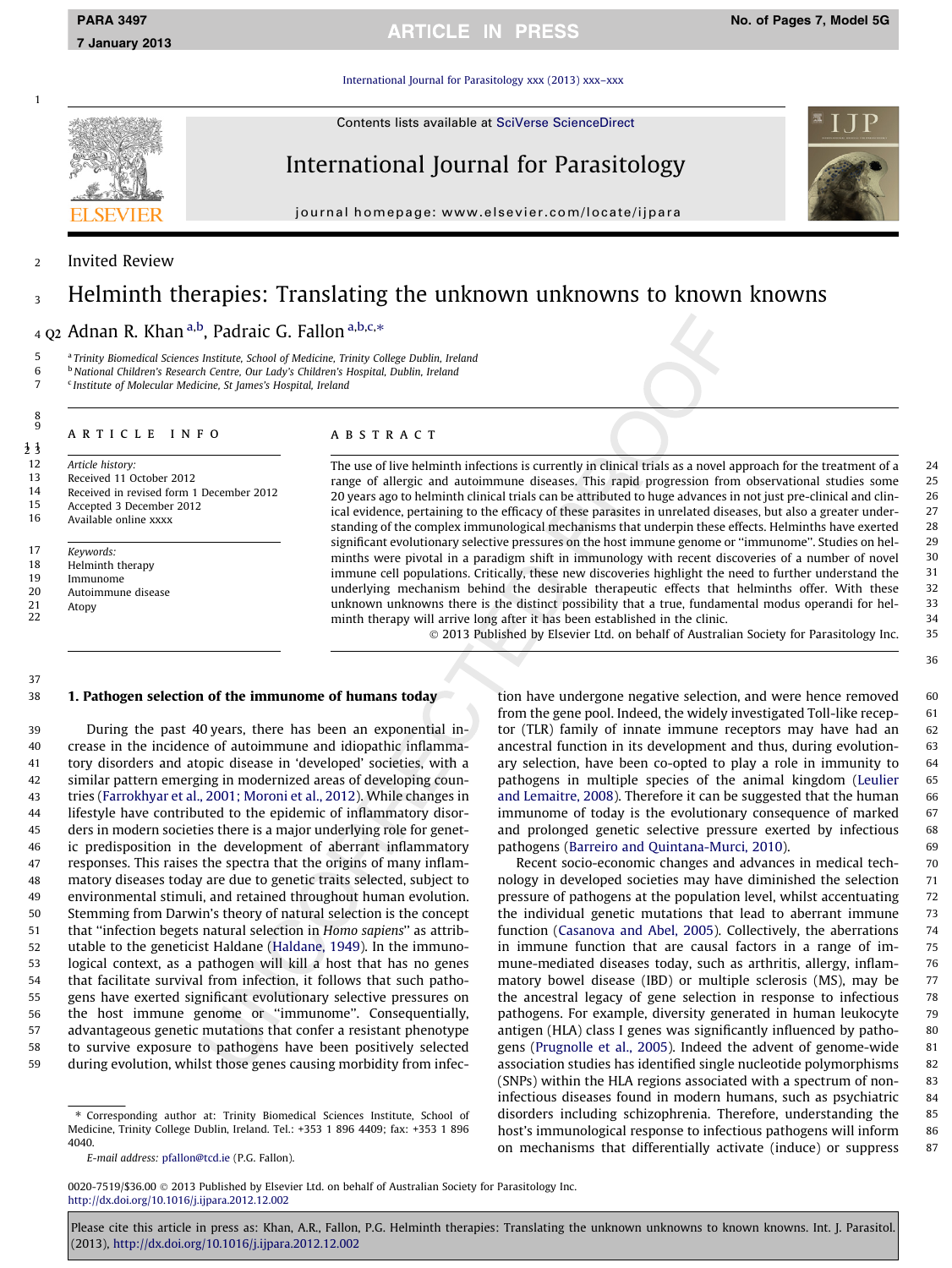7 January 2013

2 A.R. Khan, P.G. Fallon / International Journal for Parasitology xxx (2013) xxx-xxx

88 (regulate) inflammatory processes at the cellular, tissue and organ-89 ism levels in individuals predisposed to inflammatory disorders.

# 90 2. Helminths: the master selectors of the immunome

 Infectious pathogens of humans encompass viruses, bacteria, fungi, prions and parasites (protozoa and helminths). All patho- genic groups have exerted substantial selection pressure on the human immunome. In this review we consider the role of hel- minths in selection of the immunome and implications for the use of helminths as therapies. Approximately one-third of the world's population is currently infected with helminth parasites, prompting helminth infections of humans to be termed ''the great neglected tropical diseases'' [\(Hotez et al., 2008\)](#page-5-0). An indication of the sustained level of helminth parasitism of humans is the compa- $\blacksquare$  rable estimate that  $\sim$ 30% of humans were infected with helminths some 65 years ago ([Stoll, 1947](#page-6-0)); one assumes this high prevalence of helminth infection in humans was also a feature of the primate ancestors of Homo sapiens.

 Characteristically, parasitic helminths infect humans early in life and are typified by chronic infections. A consequence of hel- minths' propensity to infect humans in the pre-reproductive years is that they have exerted significant selective pressure on muta- tions in genes implicated in immune function, thus ensuring their survival in the host. Hence, advantageous gene mutations prevent- ing helminth-induced fatality in childhood would be passed to the next generation. The hypothesis that helminths act as the major pathogen group exerting selection pressure on immunity was speculative until recently. A systematic approach was used to determine the relative pressure of helminths, viruses or bacteria exerted on a selection of interleukin (IL) genes. [Fumagalli et al.](#page-5-0) [\(2009\)](#page-5-0) examined 52 globally dispersed human populations, with diverse levels of pathogen richness, for >650,000 SNPs within 91 IL or IL-receptor genes. Helminths were identified as a major selec- tive pressure on a subset of IL genes that, through genome-wide association studies, are associated with human susceptibility to IBD and coeliac disease [\(Fumagalli et al., 2009\)](#page-5-0).

 These recent studies emphasise the role of helminths in the shaping of the human immunome today and, although not vali- dated, it reinforces a role for helminths in the Hygiene Hypothesis. Thus alterations in the levels of microbial factors, in this context 127 helminths, in the environment in westernised or developing socie- ties may contribute to the epidemic of allergic and autoimmune diseases in such societies. Furthermore, using helminth infections as natural inducers of immune responses in experimental settings has delivered novel insights into multiple facets of immune func- tion. Examples of previous discoveries made using helminth mod- els include: the functions of IgE, mechanisms of T helper(h) 2-cell induction, type 2 dendritic cells (DCs), generation and function of eosinophils, a role for IL-13 in fibrosis and characterization of alter-natively activated macrophages ([Pulendran and Artis, 2012\)](#page-6-0).

### 137 3. A new immune paradigm

 As alluded to earlier, multiple immune-regulatory mechanisms are underutilised by a variety of helminth infections that may ame- liorate unrelated inflammatory conditions or, indeed, exacerbate inflammation. These studies have not only yielded essential infor- mation on the clinical tractability of helminth therapy but have provided parasite immunologists with insight into the mecha- nisms involved in helminth immunity. This led to an immune par-145 adigm on helminth immunity. This was based on the simplified but prevailing paradigm of the 1980–90s, that type 1 immune re- sponses caused disease pathology whereas type 2 responses were protective, for example in the context of schistosomaisis ([Fallon](#page-5-0)

[et al., 2000](#page-5-0)). More recently the interplay of T regulatory (Treg) cells 149 ([Taylor et al., 2012](#page-6-0)) and the role of alternatively activated macro- 150 phages (Anthony et al., 2007; [Kreider et al., 2007\)](#page-5-0) have expanded Q5 151 this paradigm. Thus, the introduction of helminths would lead to 152 modified Th2 responses and induction of regulatory cells with a 153 concurrent subsidence in Th1/17 (autoimmune) or allergic (Th2) 154 responses and suppress diseases and repair/reverse tissue damage 155 ([Fig. 1\)](#page-2-0). More recent advances in immunology have seen the dis- 156 coveries of new immunological mechanisms that appear to have 157 critical roles in helminth immune modulation. These mechanisms 158 indicate key roles for the resident epithelia ([Zeigler and Artis,](#page-6-0) 159 [2010\) and innate cells \(Oliphant et al., 2011](#page-5-0)) that are in proximity 160 to the helminth. These 'first responders' are now deemed critical in 161 skewing the adaptive immune response [\(Fig. 2\)](#page-2-0). 162

# **4. The case for helminths as therapies** 163

Whilst the merits of the Hygiene Hypothesis are open to debate 164 ([Okada et al., 2010\)](#page-5-0), helminths are widely implicated [\(Yazdan-](#page-6-0) 165 [bakhsh et al., 2002\)](#page-6-0). Thus the absence of helminths in developed 166 societies is argued to contribute to the profound increase in the 167 incidence of allergic and autoimmune diseases observed during 168 the last few decades ([Yazdanbakhsh et al., 2002; Dunne and Cooke,](#page-6-0) 169 [2005; Allen and Maizels, 2011\)](#page-6-0). With respect to allergic diseases, 170 there is considerable overlap between the characteristic, polarised 171 inflammatory type 2 immune response and the regulatory type 2 172 responses typically evoked by helminth infection ([Fallon and](#page-5-0) 173 [Mangan, 2007\)](#page-5-0). However, there is disparity between different 174 helminths and/or epidemiological studies on the relative effects, 175 positive or negative, of helminth infection on allergic phenotypes 176 in humans [\(Leonardi-Bee et al., 2006\)](#page-5-0). For instance, data from epi- 177 demiological studies in helminth endemic populations have shown 178 a negative association between the presence of certain helminths 179 and allergic-like inflammatory responses (see [Flohr et al., 2009\)](#page-5-0). 180 Nevertheless, helminth therapies are currently being tested as 181 therapeutic stratagem in patients with a range of inflammatory 182 diseases [\(Table 1\)](#page-3-0), and the use of Trichuris suis ova as an investiga- 183 tional medicinal product (IMP) has been granted by the USA Food 184 and Drug Administration [\(Elliott and Weinstock, 2009\)](#page-5-0) while Neca- 185 tor americanus has been granted an IMP license by the Medicines 186 and Healthcare Regulatory Authority in the UK [\(Pritchard, 2011](#page-6-0)). 187

Separate from epidemiological association studies in human 188 field studies or, more recently, testing live helminth infections in 189 patients, there is a substantial resource of experimental data on 190 helminth modulation of unrelated inflammatory disorders [\(Table](#page-4-0) 191 [2](#page-4-0)). It is relevant to reiterate that not all helminth infections of hu- 192 mans suppress allergic inflammation and may conversely increase 193 inflammatory responses in infected individuals [\(Leonardi-Bee](#page-5-0) 194 [et al., 2006\)](#page-5-0). Additionally, in mouse helminth models there is evi- 195 dence that infection can actually exacerbate inflammation, for 196 example, under certain conditions in experimental IBD [\(Hunter](#page-5-0) 197 [et al., 2007; Smith et al., 2007](#page-5-0)) and allergic lung inflammation 198 ([Mangan et al., 2006; Smits et al., 2007\)](#page-5-0). As the propensity of live 199 helminth infection to regulate immunity is well established, as in-<br>200 deed is the capacity of antigen extracts from helminths to potently 201 stimulate immune activation, a logical option is to identify and 202 isolate the helminth molecules inducing the modulatory activity 203 ([Fallon and Alcami, 2006; Harnett and Harnett, 2010a](#page-5-0)). Indeed, 204 there are a number of molecules from helminths that have been 205 shown to induce regulatory responses, which may have potential 206 as therapeutic moieities ([Adisakwattana et al., 2009; Johnston](#page-5-0) 207 [et al., 2009; Harnett et al., 2010a](#page-5-0)). A molecule from Acanthocheilo- 208 nema viteae, ES-62, is the most investigated helminth-derived ther- 209 apeutic molecule described to date ([Harnett et al., 2010b](#page-5-0)). It 210 remains to be determined whether therapeutic administration of 211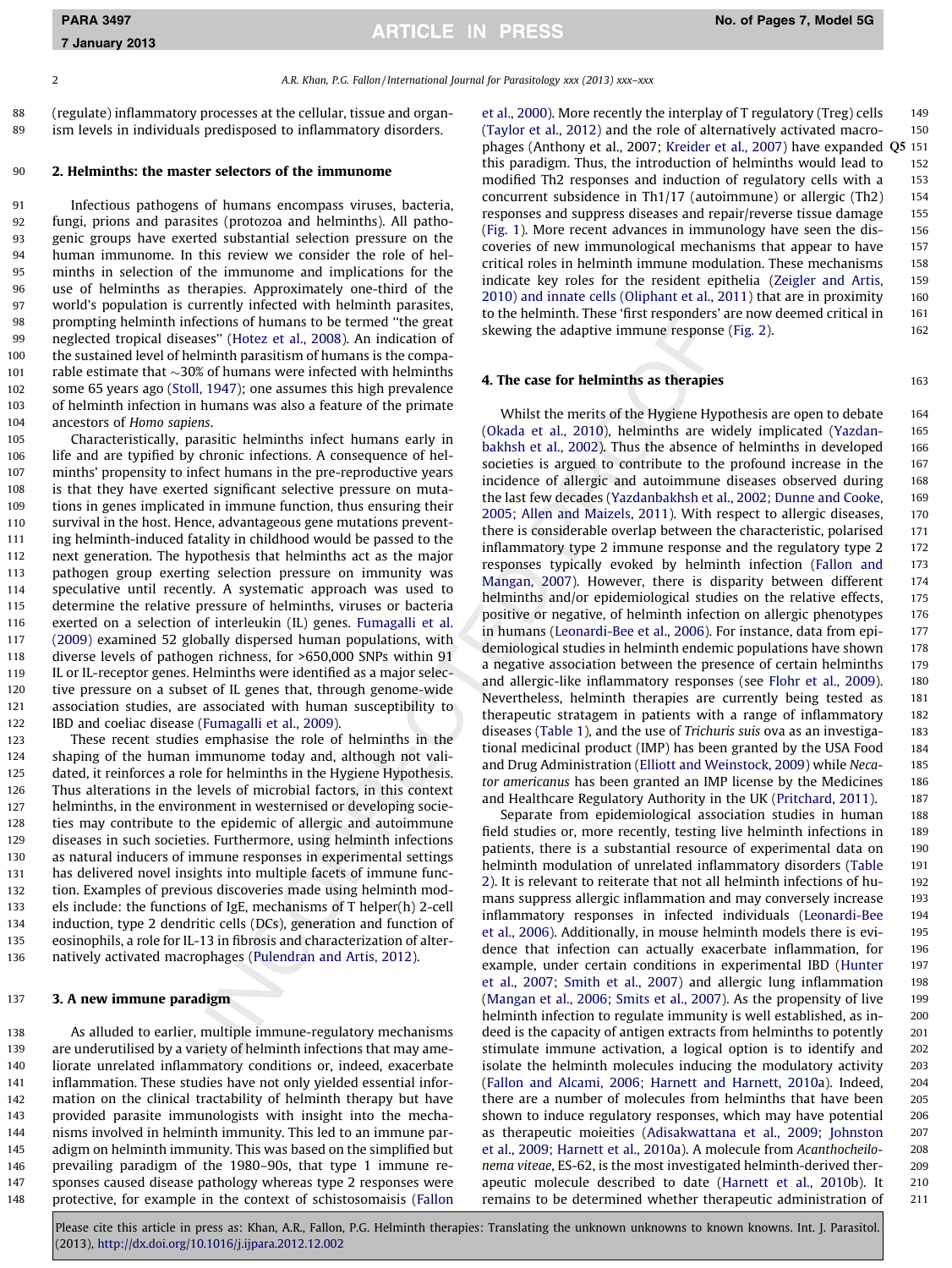A.R. Khan, P.G. Fallon / International Journal for Parasitology xxx (2013) xxx–xxx 3 3

<span id="page-2-0"></span>

Fig. 1. The classical helminth immunity paradigm. The imbalance in immunity that can lead to (A) autoimmunity is primarily driven by T helper (Th)1 and Th17 cells with macrophages and dendritic cells (DCs) aiding this through an abundance of pro-inflammatory cytokines. In (B) allergic individuals there is a preponderance of Th2 cells, with fewer Th1 cells and a reduction in regulatory T (Treg) cells and other regulatory T cells such as IL-10-producing T cells. Th2 cell secretion of IL-4, IL-5, IL-9 and IL-13 evoke elevated total and allergen-specific IgE, eosinophilia and increases in mast cell and basophil numbers, as well as goblet cell hyperplasia. The use of (C) helminths as therapeutic stratagem will create a hemostatic balance between autoimmune Th1/Th17 and allergic Th2 responses (A and B) through the induction of a regulated environment with managed tissue damage and repair. TGF- $\beta$  – transforming growth factor-beta.



Fig. 2. Emerging new helminth immune regulation paradigm. Enhanced understanding of the mechanisms that underpin inflammatory processes has led to a new paradigm in helminth immunity. Helminths have now been shown to act on epithelia, causing the release of IL-25, IL-33 and thymic stromal lymphopoietin (TSLP). These 'alarmins' induce innate type 2 cells (ILC2) causing the release of IL-4, IL-5 and IL-13, which can then drive T helper (Th)2 responses. Regulatory B (Breg) cells are upregulated in helminth infection, producing IL-10 and can also induce immune suppression through regulatory T (Treg) cells. Together with regulatory-like dendritic cells (DCs) and macrophages these mechanisms depress Th1 and Th17 cells which are involved in the initial inflammatory response. All of the effects of helminth immune-modulation are in the context of genetic predisposition. Through evolutionary regulation of the 'immunome', as well as epigenetic regulation at key developmental stages such as in utero and in early childhood, helminths can alter immune responses.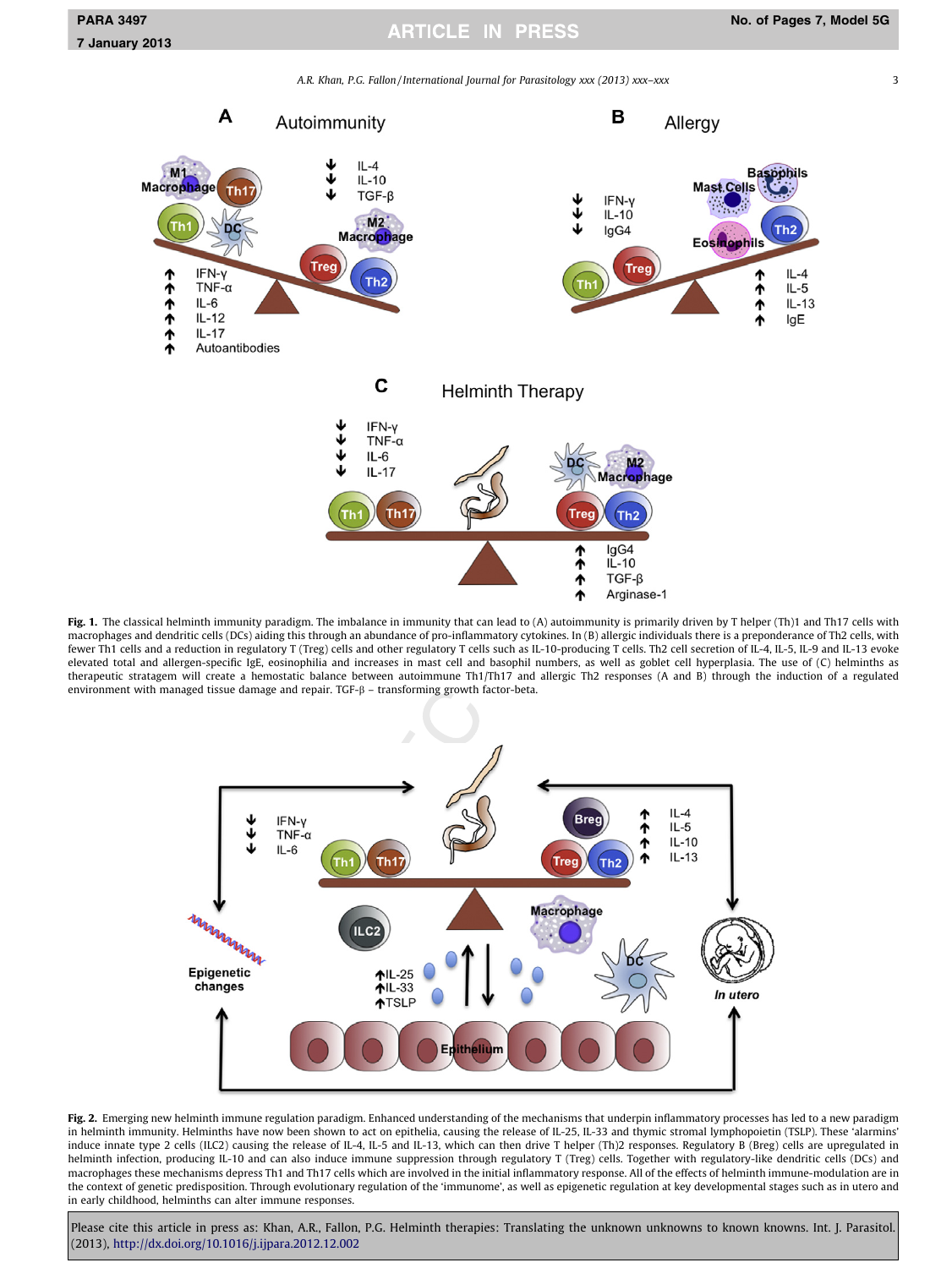<span id="page-3-0"></span>

4 A.R. Khan, P.G. Fallon / International Journal for Parasitology xxx (2013) xxx–xxx

### Table 1

Clinical studies of helminth therapy in human disease.

| Disease                   | Helminth         | Outcome                                                                                                     | Reference                         |  |
|---------------------------|------------------|-------------------------------------------------------------------------------------------------------------|-----------------------------------|--|
| Multiple Sclerosis        | Trichuris suis   | Five patients with relapsing/remitting MS                                                                   | Fleming et al. (2011)             |  |
|                           |                  | Fewer neurological and CNS lesions                                                                          |                                   |  |
|                           |                  | Reoccurrence of symptoms after helminth expulsion                                                           |                                   |  |
| <b>Inflammatory Bowel</b> | T. suis          | No adverse events observed in CD or UC                                                                      | Summers et al. (2003)             |  |
| <b>Disease</b>            |                  | CD: 12 weeks after single dose of T. suis ova 75% remission with a 66% relapse rate                         |                                   |  |
|                           |                  | UC: 12 weeks after single dose of T. suis ova 100% remission with a 33% relapse rate                        |                                   |  |
|                           |                  | 75.9% of CD patients responded after 12 weeks; 65.5% remitted                                               | Summers et al. (2005a)            |  |
|                           |                  | 79.3% of CD patients responded after 24 weeks; 72% remitted                                                 |                                   |  |
|                           |                  | 43.3% of UC patients responded after 12 weeks compared with 16.7% of placebo                                | Summers et al. (2005b)            |  |
|                           |                  | Non-significant differences in remission rates observed between treatment groups                            |                                   |  |
|                           |                  | Change in CD activity index 20 weeks p.i.                                                                   | Croese et al. (2006)              |  |
|                           |                  | Adverse events recorded include anemia, transient enteropathy and peripheral                                |                                   |  |
|                           |                  | eosinophilia                                                                                                |                                   |  |
|                           | <b>Trichuris</b> | Infection associated with clinical remission and mucosal healing                                            | Pullan et al. (1994)              |  |
|                           | trichiura        | Increased IL-17 <sup>+</sup> and IL-22 <sup>+</sup> cells compared to episodes of colitis                   |                                   |  |
| Allergic rhinitis         | T. suis          | No significant change in symptom score, total histamine, grass-specific IgE or change in<br>skin prick test | Bager et al. (2010)               |  |
|                           | <b>Necator</b>   | No significant reduction in lung function                                                                   | Blount et al. (2009) Feary et al. |  |
|                           | americanus       | No potentiation of allergen-specific IgE                                                                    | (2010)                            |  |
|                           |                  | AMP-responsive asthma - no change in airway responsiveness, asthma control or                               |                                   |  |
|                           |                  | allergen skin test observed                                                                                 |                                   |  |
| Celiac Disease            | N. americanus    | No significant differences in duodenal pathology found between infected group and<br>placebo                | Daveson et al. (2011)             |  |
|                           |                  | Infected subjects reported injection site reactions and transient enteritis                                 |                                   |  |

MS, multiple sclerosis; CD, Crohn's disease; UC, ulcerative colitis.

 an individual recombinantly engineered helminth molecule can recapitulate the modulatory efficiency of a live infection. One won- ders, can a tablet replicate the orchestrated, sustained, site-specific and low-level release of multiple immune modulating molecules that elegantly both evades and modulates immunity, which hel-minths developed not in a factory, but through evolution?

 Collectively, the studies of interactions between helminths and inflammatory disorders reviewed above show variable results, with both positive and negative associations reported in human and animal models. A possible explanation for this heterogeneity in the outcome of these studies can be attributed to the species of helminth, the age when infections were acquired and the inten- sity of infection. Helminths are often implicitly treated as a homo- geneous group, but important inter-species differences exist. The disparity in outcome also applies to the inflammatory disease model employed in a particular study. An example of this is the ef- fect of Hymenolepis diminuta reducing disease severity in a dinitro- benzene sulfonic acid (DNBS)-induced model of colitis, yet exacerbating the disease in oxazolone-induced colitis [\(Hunter](#page-5-0) [et al., 2005; Wang et al., 2010\)](#page-5-0). This suggests a degree of caution must be taken when using data from animal models.

 Given the substantive body of work described above there is a significant aura of positivity which surrounds helminth immunity, not only as a useful tool for dissecting immunological mechanisms but also as a potential therapy for a range of inflammatory disor- ders. The advancements in understanding immune responses to helminth infection have lent themselves to the discovery of new immune populations and a shift in the immune paradigm from a primarily adaptive response to a more balanced innate-driven adaptive response. On encountering helminths, innate cells can be described as sounding the alarm [\(Fig. 2](#page-2-0)). However, effective immunity demands activation of the adaptive compartment. To bridge this transition, a plethora of type 2 innate mechanisms are initiated which indicates that helminths utilise several differ- ent mechanisms by which to first activate and then escape im-mune responses.

248 Recently concluded trials and pre-clinical assessments suggest 249 that more work needs to be conducted in order for a greater clin-250 ical consensus to be reached. Murine studies in colitis [\(Smith](#page-6-0)

[et al., 2007\)](#page-6-0) and airway hyperresponsiveness [\(Mangan et al.,](#page-5-0) 251 [2006; Smits et al., 2007](#page-5-0)) indicated initial inflammatory events as 252 S. mansoni infections underwent acute to chronic phase transition. 253 This raises concerns about the levels of tolerance patients would 254 have, should they experience such effects. To further this argu-<br>255 ment, a trial of T. suis ova in allergic rhinitis demonstrated a lack 256 of efficacy whilst reporting a high prevalence of adverse gastro- 257 intestinal reactions [\(Bager et al., 2011](#page-5-0)). 258

Clinical trials of helminths as therapies to date have been on pa- 259 tients from non-endemic countries. It is appropriate to note that 260 helminth therapies will probably be used in developed societies, 261 where the epidemic of inflammatory disorders is most prevalent, 262 and thus in people never previously exposed to helminths. In con- 263 trast, the desirable protective effects of helminth infection of hu- 264 mans in field studies have been reported on people in endemic 265 areas [\(Scrivener et al., 2001\)](#page-6-0). A unique facet of endemicity is that 266 people are infected with helminths early in childhood and may also 267 have been subjected to in utero sensitization, i.e. women can be in-<br>268 fected during pregnancy and the fetus exposed to helminth modu- 269 lation and antigens. Indeed, prenatal exposure to helminths has 270 been shown to alter immunity of neonates and cord blood cellular 271 responses in endemic settings [\(King et al., 1998](#page-5-0)). There is a grow- 272 ing recognition that environmental factors during pregnancy and 273 early life may lead to epigenetic changes that can profoundly 274 change gene function and, by extension, the response in a disease 275 setting ([Hawrylowicz and Ryanna, 2010\)](#page-5-0). Prominent examples of 276 this are the increased risk of cardiovascular disease and type 2 dia- 277 betes in individuals born during the Dutch Famine of 1944–45 278 ([Painter et al., 2005](#page-6-0)), and those who were young children during 279 the siege of Leningrad in the 1940s [\(Sparen et al., 2004\)](#page-6-0). It is not 280 known how such early life exposure contributes to any beneficial 281 effect helminth infections have on unrelated inflammation. What 282 is the outcome of a person infected early in life who is subse- 283 quently infected with a different helminth as part of a therapy? 284 In this context, one consequence of previous infection is that, as 285 helminth antigens are highly glycosylated, infected individuals 286 can produce antibody responses to glycan structures. This is 287 relevant as some new biological therapies have unexpected side- 288 effects due the presence of pre-existing anti-glycan antibodies that 289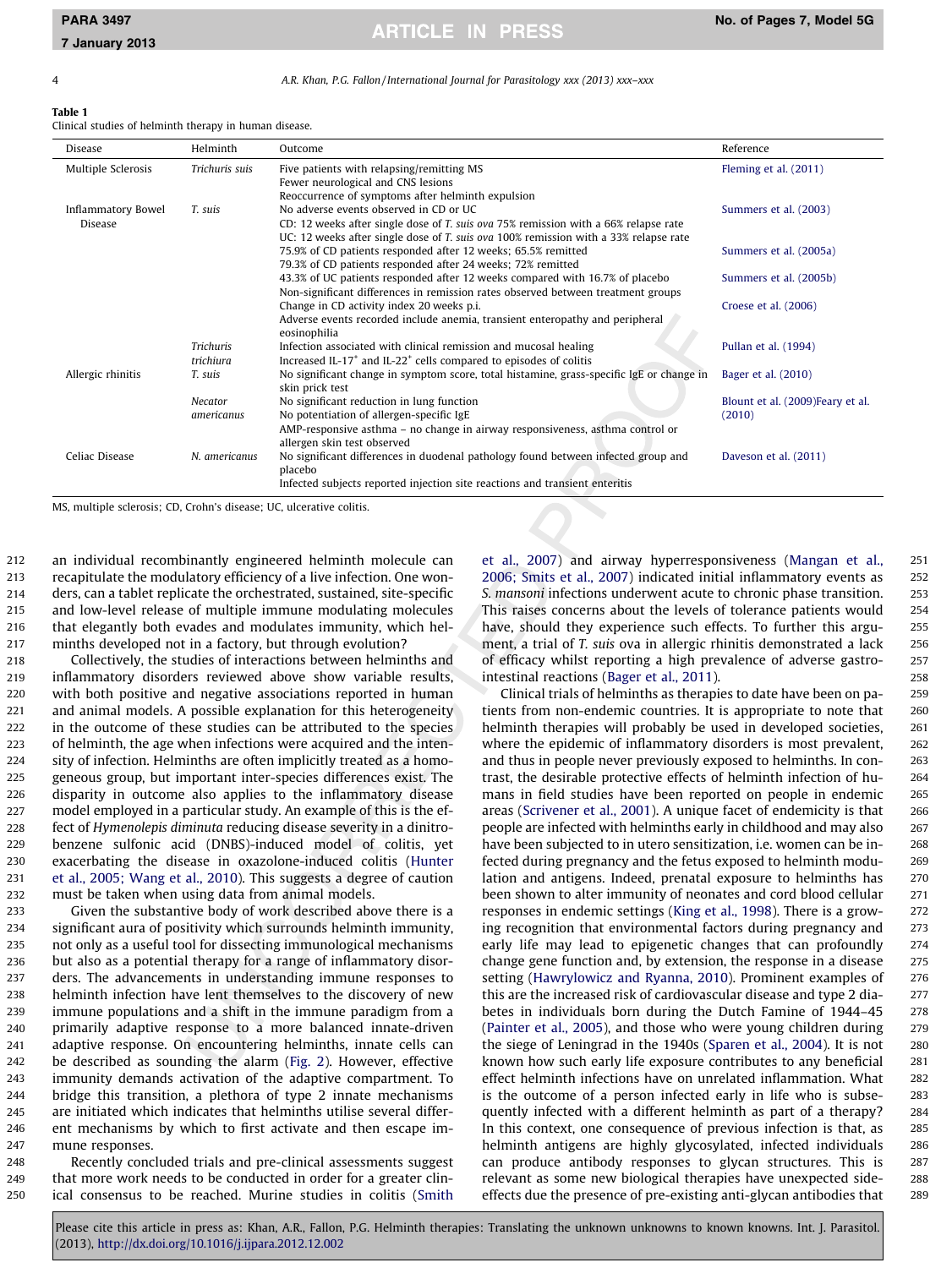A.R. Khan, P.G. Fallon / International Journal for Parasitology xxx (2013) xxx–xxx 5

### <span id="page-4-0"></span>Table 2

Studies of helminths in modulation of unrelated diseases in experimental disease models.

| Model                                           | Helminth                                                                    | Outcome                                                                                                                                                                                                                                                                                                                                             | Reference                                                                                                                             |
|-------------------------------------------------|-----------------------------------------------------------------------------|-----------------------------------------------------------------------------------------------------------------------------------------------------------------------------------------------------------------------------------------------------------------------------------------------------------------------------------------------------|---------------------------------------------------------------------------------------------------------------------------------------|
| Experimental<br>autoimmune<br>encephalomyelitis | Schistosoma<br>mansoni                                                      | Protection against EAE<br>Suppression of IL-12p40, IFN- $\gamma$ and TNF- $\alpha$<br>Increase in TGF- $\beta$ , IL-10 and IL-4                                                                                                                                                                                                                     | La Flamme et al. (2003) and Sewell et al. (2003)                                                                                      |
|                                                 | Trichinella spiralis                                                        | Protection against EAE<br>Suppression of IFN- $\gamma$ and IL-17. Increase in IL-4 and IL-<br>10                                                                                                                                                                                                                                                    | Gruden-Movsesijan et al. (2010)                                                                                                       |
|                                                 | Fasciola hepatica                                                           | Increase in splenic CD4 <sup>+</sup> Foxp3 <sup>+</sup> T cells<br>Suppression of Th1 and Th17 responses with attenuated<br>symptoms of EAE                                                                                                                                                                                                         | Walsh et al. (2009)                                                                                                                   |
| Type 1 diabetes                                 | Heligmosomoides<br>polygyrus<br>S. mansoni                                  | Protection from Type I diabetes<br>Inhibition of pancreatic insulitis<br>Increased IL-4, IL-10 and IL-13 in mesenteric and                                                                                                                                                                                                                          | Liu et al. (2009), Zaccone et al. (2010), Saunders et al. (2007)<br>and Saunders et al. (2007)                                        |
|                                                 | T. spiralis                                                                 | pancreatic lymph nodes<br>Soluble egg antigen prevents diabetes in NOD mice<br>Increase in Foxp3+ T cells and AAM<br>Delayed development of insulitis<br>Splenic IL-4 secretion. No change in IL-10 or IFN-γ                                                                                                                                        |                                                                                                                                       |
| Rheumatoid arthritis                            | H. polgyrus bakeri<br>Nippostrongylus<br>brasiliensis                       | MRL/lpr miceReduced incidence of arthritis and synovial<br>hyperplasia                                                                                                                                                                                                                                                                              | Salinas-Carmona et al. (2009)                                                                                                         |
|                                                 | S. mansoni                                                                  | Collagen/CFA sensitization<br>Dose-dependent restriction in polyarticular arthritis<br>Decreased IFN- $\gamma$ and TNF- $\alpha$ with increased IL-4 and IL-<br>10                                                                                                                                                                                  | Osada et al. (2009)                                                                                                                   |
|                                                 | Acanthocheilonema<br>viteae<br>Schistosoma<br>japonicum                     | ES-62 active as prophylactic and treatment of arthritis<br>Decreased IFN- $\gamma$ and TNF- $\alpha$ with increased IL-10<br>Infection prior to collagen challenge led to upregulation<br>in IL-10 and decrease in IFN- $\gamma$ , TNF- $\alpha$ , IL-1 $\beta$ and IL-6                                                                            | McInnes et al. (2003) and Song et al. (2011)                                                                                          |
| Allergy/asthma                                  | S. mansoni                                                                  | Protection from allergic airway reactivity<br>Decreased allergen-stimulated IL-5. Increased IL-10 and<br>$TGF-\beta$ production                                                                                                                                                                                                                     | Mangan et al. (2006)                                                                                                                  |
|                                                 | S. mansoni                                                                  | Protection from Airway hyper-responsiveness via<br>$CD19+IL-10+ Breg$<br>Increase in CD4 <sup>+</sup> Foxp3 <sup>+</sup> T cells                                                                                                                                                                                                                    | Amu et al. (2010)                                                                                                                     |
|                                                 | T. spiralis                                                                 | Minimal cell infiltration into bronchial tree<br>AHR significantly suppressed<br>Elevated Treg in lung draining lymph nodes                                                                                                                                                                                                                         | Park et al. (2011)                                                                                                                    |
| Inflammatory bowel<br>disease                   | S. mansoni<br>H. polygyrus bakeri<br>T. spiralis<br>Hymenolepis<br>diminuta | Egg exposure attenuated TNBS colitis, diminished IFN- $\gamma$<br>and enhanced IL-4<br>Infected mice refractory to DSS colitis. Protection<br>afforded by F4/80 <sup>+</sup> macrophages<br>Modulation of intestinal DC function with modulation of<br>IFN- $\gamma$ and IL-17 response<br>Infection prior to DNBS colitis reduced disease severity | Elliott et al. (2003), Smith et al. (2007), Blum et al. (2012),<br>Khan et al. (2002), Hunter et al. (2005) and Wang et al.<br>(2010) |
| Obesity                                         | N. brasiliensis                                                             | and IFN- $\gamma$ and increased IL-4 and IL-13<br>Infection prior to DNBS colitis reduced disease severity.<br>IL-10 dependent effect<br>Exacerbation of oxazolone colitis with involvement of IL-<br>5 and eosinophils<br>High fat diet mice demonstrated decreased adipose<br>tissue mass and improved glucose tolerance helminth                 | Wu et al. (2011)                                                                                                                      |
|                                                 |                                                                             | induced eosinophilia and promotion of alternatively<br>activated macrophages                                                                                                                                                                                                                                                                        |                                                                                                                                       |

EAE, experimental autoimmune encephalomyelitis; TGF, transforming-growth factor; NOD, non-obese diabetic; AAM, alternatively activated macrophages; Breg, regulatory B cell; AHR, airway hyperresponsiveness; Treg, regulatory T cell; TNBS, trinitrobenzene sulfonic acid; DSS, dextran sulphate sodium; DC, dendritic cell; DNBS, dinitrobenzene sulfonic acid.

 cross-react with the drug, for example anaphylactic responses in cancer patients treated with Cetuximab [\(Chung et al., 2008](#page-5-0)). This is an issue that requires investigation as helminths may be used therapeutically in naïve (not previously exposed-infected) or sensi-tised (previously infected) patients.

# 295 5. Conclusion

 The key to unlocking the potential of helminth therapy is gain- ing greater understanding of the 'immunome'. Helminths may not be suitable for all patients, however the ability to 'genotype' a co- hort for their therapeutic suitability would certainly see efficacy rates improve dramatically. Dissecting and identifying key changes in the immunological genome will occur over time and, armed 301 with this information, a more refined, elegant use for helminths 302 in the clinic could be considered.  $\frac{303}{20}$ 

At the time of writing at least 16 clinical trials are underway 304 involving helminth therapy in a multitude of diverse conditions 305 including IBD, MS and autism. The juggernaut that is helminth 306 therapy has been gathering pace for some time. It is therefore con-<br>307 ceivable that we have reached the 'chicken and the egg' scenario 308 where clinical demand outstrips the rate of mechanistic under-<br>309 standing, even with the variability in efficacy seen from study to 310 study. However, there are precedents for this, as many drugs in 311 clinical use today are effective therapies despite an incomplete 312 understanding of their modes of action, such as sulfasalazine ([Cot-](#page-5-0) 313 [tone et al., 2011\)](#page-5-0). Similarly, helminths are currently under clinical 314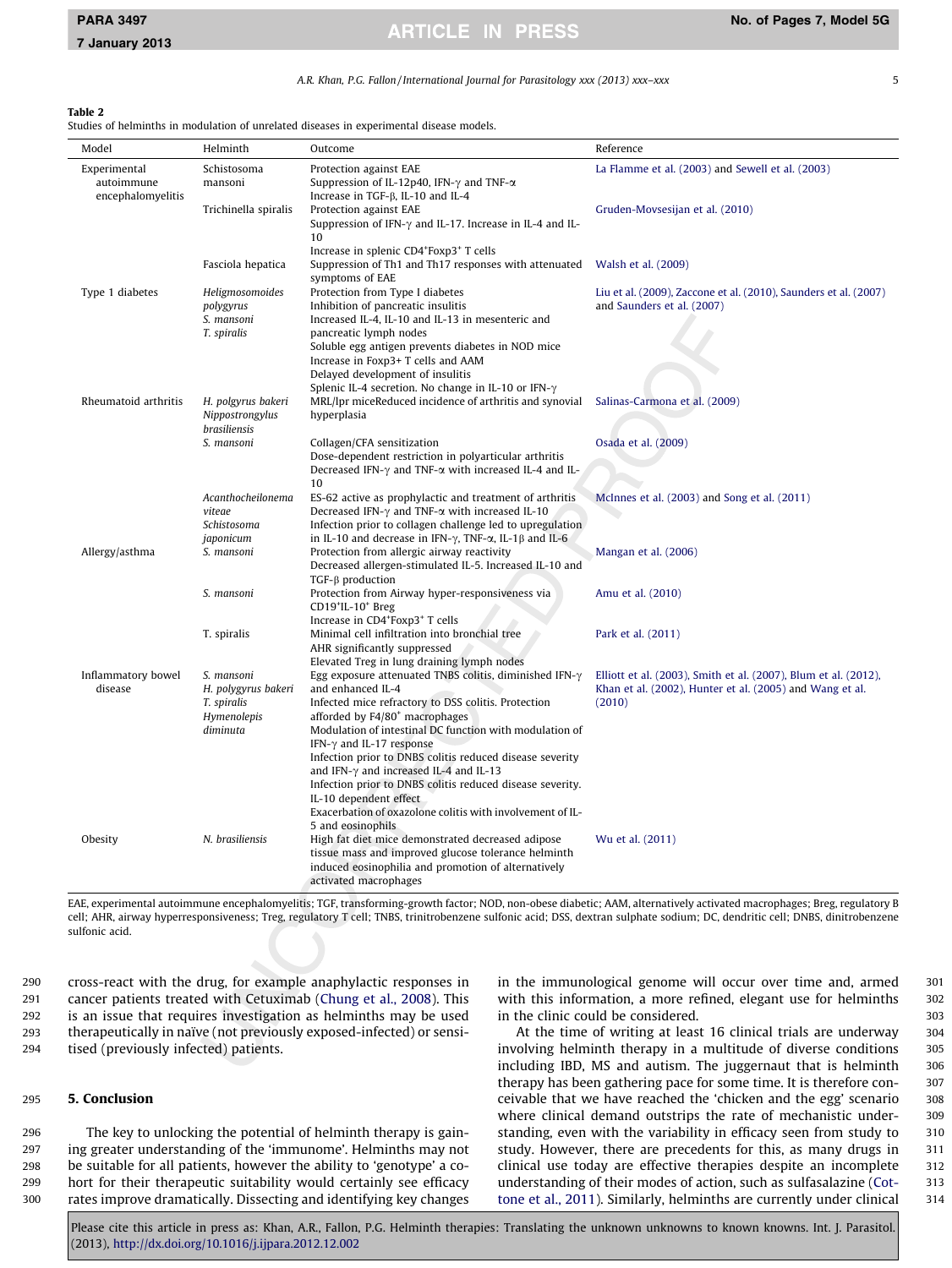<span id="page-5-0"></span>7 January 2013

6 A.R. Khan, P.G. Fallon / International Journal for Parasitology xxx (2013) xxx–xxx

315 evaluation despite not knowing their full mechanism of action as 316 therapies. In science, and indeed politics, sometimes we progress 317 despite being unaware of all the outcomes.

- 318 ''There are known knowns. These are things we know that we 319 know.
- 320 There are known unknowns. That is to say, there are things that 321 we know we don't know.
- 322 But there are also unknown unknowns. There are things we 323 don't know we don't know.''
- 324 Donald Rumsfeld, Defense.gov, 2002

325 As argued above, helminths have selected the immunome of to-326 day, consequentially there are many ''unknown unknowns'' to

327 emerge as we translate helminths to therapies.

# 328 Uncited references

329 Q4 Mangan et al. (2004) and Rumsfled (2002).

# 330 Acknowledgments

 We are grateful for members of the Fallon group for comments on the manuscript. The authors are supported by Science Founda- tion Ireland, Wellcome Trust, UK and National Children's Research Centre, Ireland.

# 335 References

- 336 Adisakwattana, P., Saunders, S.P., Nel, H.J., Fallon, P.G., 2009. Helminth-derived 337 immunomodulatory molecules. Adv. Exp. Med. Biol. 666, 95–107.
- 338 Allen, J.E., Maizels, R.M., 2011. Diversity and dialogue in immunity to helminths.<br>339 Nat Rev Immunol 11 375–388 339 Nat. Rev. Immunol. 11, 375–388.
- 340 Amu, S., Saunders, S.P., Kronenberg, M., Mangan, N.E., Atzberger, A., Fallon, P.G., 341 2010. Regulatory B cells prevent and reverse allergic airway inflammation via 341 2010. Regulatory B cells prevent and reverse allergic airway inflammation via  $342$  FoxP3-positive T regulatory cells in a murine model. J. Allergy Clin. Immunol.<br> $343$  125 (1114–1124) e8 343 125 (1114–1124), e8.<br>344 Bager P Arnyed J Røy
- 344 Bager, P., Arnved, J., Rønborg, S., Wohlfahrt, J., Poulsen, L.K., Westergaard, T., 345 Petersen, H.W., Kritensen, B., Thamsborg, S., Roepstorff, A., Kapel, C., Melbye, M., 346 2010. Trichuris suis ova therapy for allergic rhinitis: a randomized, double-blind, 347 placebo-controlled clinical trial. J. Allergy Clin. Immunol. 125 (123–30), e1–e3.
- 348 Bager, P., Kapel, C., Roepstorff, A., Thamsborg, S., Arnved, J., Rønborg, S., Kritensen, B., 349 Poulsen, L.K., Wohlfahrt, J., Melbye, M., 2011. Symptoms after ingestion of pig<br>350 whinworm Trichuris suis eggs in a randomized placebo-controlled double-blind 350 whipworm Trichuris suis eggs in a randomized placebo-controlled double-blind 351 clinical trial. Ed. T. Mark Doherty. PLoS One 6, e22346.
- 352 Barreiro, L.B., Quintana-Murci, L., 2010. From evolutionary genetics to human<br>353 immunology: how selection shapes bost defence genes Nat Rey Cenet 11.17– immunology: how selection shapes host defence genes. Nat. Rev. Genet. 11, 17-354 30.<br>355 Blount
- 355 Blount, D., Hooi, D., Feary, J., Venn, A., Telford, G., Brown, A., Britton, J., Pritchard, D.I., 356 2009. Immunologic profiles of persons recruited for a randomized, placebo-357 controlled clinical trial of hookworm infection. Am. J. Trop. Med. Hyg. 81, 911– 358 916.<br>359 Blum A
- 359 Blum, A.M., Hang, L., Setiawan, T., Urban, J.P., Stoyanoff, K.M., Leung, J., Weinstock, 360 360 J.V., 2012. Heligmosomoides polygyrus bakeri induces tolerogenic dendritic cells 361 that block colitis and prevent antigen-specific gut T cell responses. J. Immunol. 362 189, 2512–2520.<br>363 Casanova L-L Abel I
- 363 Casanova, J.-L., Abel, L., 2005. Inborn errors of immunity to infection: the rule rather 364 than the exception. J. Exp. Med. 202, 197–201.
- 365 Chung, C.H., Mirakhur, B., Chan, E., Le, O.-T., Berlin, J., Morse, M., Murphy, B.A., 366 Satinover, S.M., Hosen, J., Mauro, D., Slebos, R.J., Zhou, Q., Gold, D., Hatley, T.,<br>367 Hicklin, D.J., Platte, Mille, T.A., 2008, Cetuvimab-induced apaphylaxis, and JoE 367 Hicklin, D.J., Platts-Mills, T.A., 2008. Cetuximab-induced anaphylaxis and IgE<br>368 specific for galactose-alpha-1.3-galactose N. Engl. J. Med. 358, 1109-1117 368 specific for galactose-alpha-1,3-galactose. N. Engl. J. Med. 358, 1109–1117.
- 369 Cottone, M., Renna, S., Modesto, I., Orlando, A., 2011. Is 5-ASA still the treatment of 370 choice for ulcerative colitis? Curr, Drug Targets 12, 1396–1405 370 choice for ulcerative colitis? Curr. Drug Targets 12, 1396–1405.<br>371 Croese J. O'Neil J. Masson J. Cooke S. Melrose W. Pritchard D.J. S.
- 371 Croese, J., O'Neil, J., Masson, J., Cooke, S., Melrose, W., Pritchard, D.I., Speare, R., 2006. 372 A proof of concept study establishing Necator americanus in Crohn's patients<br>373 and reservoir donors Cut 55, 136–137 373 and reservoir donors. Gut 55, 136–137.<br>374 Daveson A.L. Jones D.M. Gaze S. McSorle
- 374 Daveson, A.J., Jones, D.M., Gaze, S., McSorley, H., Clouston, A., Pascoe, A., Cooke, S., 375 Meconilla C.A., Anderson, R., McCarthy, J.S. Joukas, A., Crosse, J. 2011, Effect 375 Macdonald, G.A., Anderson, R., McCarthy, J.S., Loukas, A., Croese, J., 2011. Effect 376 of hookworm infection on wheat challenge in celiac disease – a randomised 377 double-blinded placebo controlled trial. PLoS One 6, e17366. 377 double-blinded placebo controlled trial. PLoS One 6, e17366.<br>378 Dunne D.W. Cooke A. 2005. A Worm's eve view of the
- 378 Dunne, D.W., Cooke, A., 2005. A Worm's eye view of the immune system: 379 consequences for evolution of human autoimmune disease. Nat. Rev.<br>380 **Immunel 5.420.426** 380 Immunol. 5, 420-426.<br>381 Filiott D.F. Li J. Blum, A.
- 381 Elliott, D.E., Li, J., Blum, A., Metwali, A., Qadir, K., Urban, J.F., Weinstock, J.V., 2003. 382 Exposure to schistosome eggs protects mice from TNBS-induced colitis. Am. J.<br>383 Physiol Castrointest Liver Physiol 284 C385-C391 383 Physiol. Gastrointest. Liver Physiol. 284, G385–G391.
- Elliott, D.E., Weinstock, J.V., 2009. Helminthic therapy: using worms to treat  $384$ <br>immune modiated dicases Adv Exp. Med Piel 666, 157, 166 immune-mediated disease. Adv. Exp. Med. Biol. 666, 157–166. 385<br>on P.G. Richardson, E.L. Smith P. Dunne, D.W. 2000. Flevated type 1. 386
- Fallon, P.G., Richardson, E.J., Smith, P., Dunne, D.W., 2000. Elevated type 1, 386<br>diminished type 2 cytokines and impaired antibody response are associated 387 diminished type 2 cytokines and impaired antibody response are associated 387 with hepatotoxicity and mortalities during Schistosoma mansoni infection of 388 with hepatotoxicity and mortalities during Schistosoma mansoni infection of  $388$ <br>CD4-depleted mice Fur J Immunol 30(2) 470–480  $CD4$ -depleted mice. Eur. J. Immunol. 30  $(2)$ , 470–480.  $(389)$ <br>on  $BC$ . Alcami. A. 2006. Pathogen-derived immunomodulatory molecules: 390
- Fallon, P.G., Alcami, A., 2006. Pathogen-derived immunomodulatory molecules: 390<br>future immunotheraneutics? Trends Immunol 27 470–476 391 future immunotherapeutics? Trends Immunol. 27, 470–476. 391<br>On R.C. Mangan, N.E. 2007, Suppression of TH2-type allergic reactions by 392
- Fallon, P.G., Mangan, N.E., 2007. Suppression of TH2-type allergic reactions by 392<br>helminth infection, Nat Rev. Immunol 7, 220-230 helminth infection. Nat. Rev. Immunol. 7, 220–230.<br>
rokhvar E. Swarbrick E.T. Irvine E.L. 2001. A critical review of enidemiological 394
- Farrokhyar, F., Swarbrick, E.T., Irvine, E.J., 2001. A critical review of epidemiological 394 studies in inflammatory bowel disease. Scand. J. Gastroenterol. 36, 2–15. 395<br>FV J. Venn. A. Brown. A. Hooi. D. Ealcone. E.H. Mortimer. K. Pritchard. D.J. 396
- Feary, J., Venn, A., Brown, A., Hooi, D., Falcone, F.H., Mortimer, K., Pritchard, D.I., 396 Britton, J., 2010. Experimental hookworm infection: a randomized placebo-<br>
controlled trial in asthma Clin Exp. Allergy 40, 299-306 controlled trial in asthma. Clin. Exp. Allergy 40, 299–306.  $398$ <br>strylowicz C. Ryanna K. 2010. Asthma and allergy: the early beginnings. Nat. 399
- Hawrylowicz, C., Ryanna, K., 2010. Asthma and allergy: the early beginnings. Nat. 399 Med. 16, 274–275.<br>
Elamme A.C. Ruddenklau K. Backstrom B.T. 2003. Schistosomiasis decreases 401
- La Flamme, A.C., Ruddenklau, K., Backstrom, B.T., 2003. Schistosomiasis decreases 401 central nervous system inflammation and alters the progression of 402<br>experimental autoimmune encephalomyelitis Infect Immun 71,4006–5004, 403 experimental autoimmune encephalomyelitis. Infect. Immun.  $71,4996-5004$ . 403<br>ning 1.0, Isaak A, Isa LE, Iuzzia C.C. Carrithers, M.D. Cook T.D. Field, A.S. 404
- Fleming, J.O., Isaak, A., Lee, J.E., Luzzio, C.C., Carrithers, M.D., Cook, T.D., Field, A.S., 404 Boland, J., Fabry, Z., 2011. Probiotic helminth administration in relapsing-<br>remitting multiple sclerosis: a phase 1 study Mult Scler 17 743-754 406 remitting multiple sclerosis: a phase 1 study. Mult. Scler. 17, 743–754. 406<br>And C. Quinnall, R.J. Pritton J. 2000. Do belminth parasites protect against atopy. 407
- Flohr, C., Quinnell, R.J., Britton, J., 2009. Do helminth parasites protect against atopy 407 and allergic disease? Clin. Exp. Allergy 39, 20–32. 408
- Fumagalli, M., Pozzoli, U., Cagliani, R., Comi, G.P., Riva, S., Clerici, M., Bresolin, N., 409 Sironi, M., 2009. Parasites represent a major selective force for interleukin genes 410<br>and shane the genetic predisposition to autoimmune conditions I Exp. Med 411 and shape the genetic predisposition to autoimmune conditions. J. Exp. Med.  $411$ <br>206 1205 1408 206, 1395–1408. 412<br>den-Movsesijan A. Ilic N. Mostarica-Stojkovic M. Stosic-Cruijcic S. Milic M. 413
- Gruden-Movsesijan, A., Ilic, N., Mostarica-Stojkovic, M., Stosic-Grujicic, S., Milic, M., 413<br>Sofronic-Milosavlievic 1 2010 Mechanisms of modulation of experimental 414 Sofronic-Milosavljevic, L., 2010. Mechanisms of modulation of experimental 414 autoimmune encephalomyelitis by chronic Trichinella spiralis infection in dark  $415$ <br>agouti rats Parasite Immunol 32 450–459 agouti rats. Parasite Immunol. 32, 450–459.<br>
dane I.B.S. 1949. Infectious disease and evolution. RIC Sci. Suppl. A 19, 68–76. 417
- Haldane, J.B.S., 1949. Infectious disease and evolution. RIC Sci. Suppl. A 19, 68–76. 417 Harnett, W., Harnett, M.M., 2010. Helminth-derived immunomodulators: can 418
- understanding the worm produce the pill? Nat. Rev. Immunol. 10, 278–284. 419<br>The the MM Melendez A.I. Harpett W. 2010. The therapeutic potential of the 420 Harnett, M.M., Melendez, A.J., Harnett, W., 2010. The therapeutic potential of the 420 filarial nematode-derived immunodulator, ES-62 in inflammatory disease. Clin. 421 Exp. Immunol. 159, 256–267. 422
- Hotez, P.J., Brindley, P.J., Bethony, J.M., King, C.H., Pearce, E.J., Jacobson, J., 2008. 423<br>Helminth infections: the great neglected tropical diseases. J. Clin. Invest. 118, 424 425<br>1311–1321. 425 A Hirota CJ McKay DM 2005 Neutralizing anti-IL-10
- Hunter, M.M., Wang, A., Hirota, C.L., McKay, D.M., 2005. Neutralizing anti-IL-10 426 antibody blocks the protective effect of tapeworm infection in a murine model  $427$ <br>of chemically induced colitis 1 Immunol  $174, 7368-7375$ of chemically induced colitis. J. Immunol. 174, 7368–7375. 428
- Hunter, M.M., Wang, A., Hirota, C.L., McKay, D.M., 2007. helminth infection 429 enhances disease in a murine TH2 model of colitis. Gastroenterology 132, 430<br>1320-1330 1320–1330. 431
- Johnston, M.J.G., MacDonald, J.A., McKay, D.M., 2009. Parasitic helminths: a 432 pharmacopeia of anti-inflammatory molecules. Parasitology, 125–147. Q3 433<br>nn. W.I.. Blennerhasset. P.A.. Varghese. A.K.. Chowdhurv. S.K.. Omsted. P.. Deng. Y.. 434
- Khan, W.I., Blennerhasset, P.A., Varghese, A.K., Chowdhury, S.K., Omsted, P., Deng, Y., 434 Collins, S.M., 2002. Intestinal nematode infection ameliorates experimental 435 colitis in mice. Infect. Immun. 70, 5931–5937.<br>g. C.L., Malhotra. L. Mungai. P., Wamachi. A., Kioko. L. Quma. I.H., Kazura. I.W.. 437
- King, C.L., Malhotra, I., Mungai, P., Wamachi, A., Kioko, J., Ouma, J.H., Kazura, J.W., 437<br>1998 B cell sensitization to helminthic infection develons in utero in humans 1438 1998. B cell sensitization to helminthic infection develops in utero in humans. J. 438 Immunol. 160, 3578–3584.<br>
ider T. Anthony R.M. Urban Ir. J.F. Cause W.C. 2007. Alternatively activated 440
- Kreider, T., Anthony, R.M., Urban Jr., J.F., Gause, W.C., 2007. Alternatively activated 440<br>macrophages in helminth infections Curr. Opin Immunol 19 448-453 441 macrophages in helminth infections. Curr. Opin. Immunol. 19, 448–453. 441

Leonardi-Bee, J., Pritchard, D.I., Britton, J., 2006. Asthma and current intestinal 442 parasite infection: systematic review and meta-analysis. Am. J. Respir. Crit. Care 443 Med. 174, 514–523. 444

- Leulier, F., Lemaitre, B., 2008. Toll-like receptors-taking an evolutionary approach. 445 Nat. Rev. Genet. 9, 165–178. 446
- Liu, Q., Sundar, K., Mishra, P.K., Mousavi, G., Liu, Z., Gaydo, A., Alem, F., Lagunoff, D., 447 Bleich, D., Gause, W.C., 2009. Helminth infection can reduce insulitis and type 1 448<br>diabetes through CD25- and II-10-independent mechanisms. Infect Immun 77 449 diabetes through CD25- and IL-10-independent mechanisms. Infect. Immun. 77, 449
- 450 450<br>ngan, N.E., Fallon, R.E., Smith, P., van Rooijen, N., McKenzie, A.N., Fallon, P.G., 451 Mangan, N.E., Fallon, R.E., Smith, P., van Rooijen, N., McKenzie, A.N., Fallon, P.G., 451 2004. Helminth infection protects mice from anaphylaxis via IL-10-producing B 452 cells. J. Immunol. 173, 6346–6356. 453
- Mangan, N.E., van Rooijen, N., McKenzie, A.N., Fallon, P.G., 2006. Helminth-modified 454 pulmonary immune response protects mice from allergen-induced airway 455 hyperresponsiveness. J. Immunol. 176 (1), 138–147. 456
- McInnes, I.B., Leung, B.P., Harnett, M., Gracie, J.A., Liew, F.Y., Harnett, W., 2003. A 457 novel theraneutic approach targeting articular inflammation using the filarial 458 novel therapeutic approach targeting articular inflammation using the filarial 458<br>nematode-derived phosphorylcholine-containing glycoprotein FS-62 I 459 nematode-derived phosphorylcholine-containing glycoprotein ES-62. J. 459 Immunol. 171, 2127–2133. 460
- Moroni, L., Bianchi, I., Lleo, A., 2012. Geoepidemiology, gender and autoimmune 461 disease. Autoimmun. Rev. 11, A386–A392. 462

Okada, H., Kuhn, C., Feillet, H., Bach, J.-F., 2010. The hygiene hypothesis for 463 autoimmune and allergic diseases: an update. Clin. Exp. Immunol. 160, 1–9. 464<br>Shant CJ Barlow JJ McKenzie ANJ 2011 Insights into the initiation of type 465

- Oliphant, C.J., Barlow, J.L., McKenzie, A.N.J., 2011. Insights into the initiation of type 465 2 immune responses. Immunology 134, 378–385.<br>A Y Shimizu S. Kumagai T. Yamada S. Kanazawa T. 2009. Schistosoma. 467
- Osada, Y., Shimizu, S., Kumagai, T., Yamada, S., Kanazawa, T., 2009. Schistosoma 467 mansoni infection reduces severity of collagen-induced arthritis via down-<br>regulation of pro-inflammatory modiators Int J Paracitel 20, 457, 464, 469 regulation of pro-inflammatory mediators. Int. J. Parasitol. 39, 457-464.